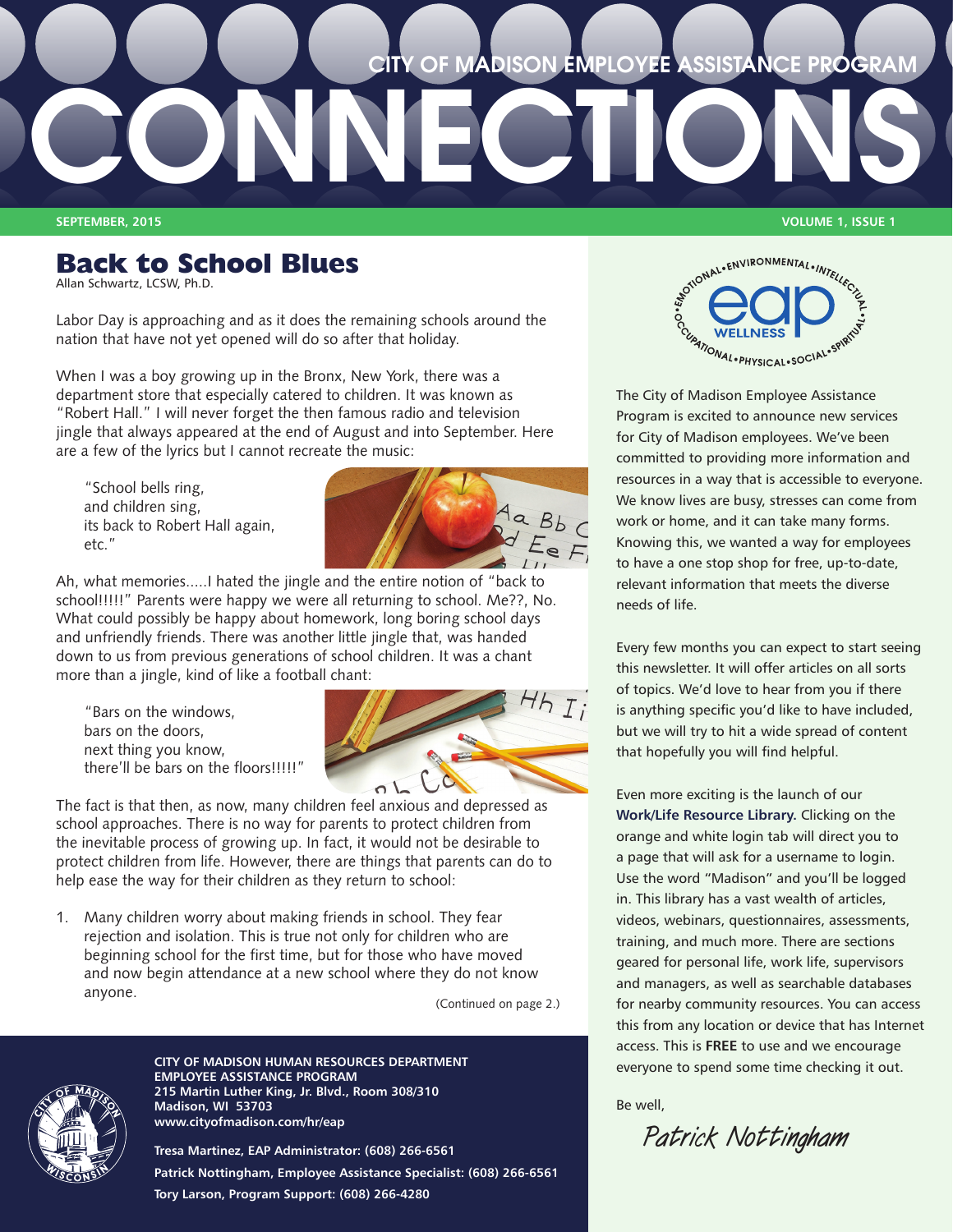#### (Continued from page 1.)

To help ease the way for younger children, it is a good idea for parents to befriend the mothers and fathers of some of the other children in class. That way, they can arrange play dates for their kids and that can help adjustment in school.

For older children in Middle and High School, it's important to encourage participating in as many extracurricular activities as possible. Most of these take place after school hours and enable students to get to know one another.

- 2. It is important for parents to be reassuring to children as the summer comes to a close. One way to do this is to remind them of the successes they had last year. This is true even for the youngest who may have attended nursery school or pre kindergarten the previous year.
- 3. I have always encouraged parents and children to have several trial runs prior to when schools officially open. This is especially important when youngsters begin a new school. For example, learning the route to school, visiting and touring the inside of the school building and identifying such places as the classrooms, bathrooms, gymnasium, principals office, etc. can be very assuring for young people.

As part of this, it is not a bad idea to see if it's possible for your child and you to meet the new teacher and get to know that person. This also helps make the first day of school feel less intimidating.

- 4. It's important for parents to convey a positive attitude about school and to be upbeat. This can help reassure children.
- 5. Allow your children to express their worries, fears and concerns. If possible, see if you can help address these worries in ways that are positive.
- 6. Once school begins, help your children with their homework. Parental help can be very reassuring for kids. However, it's important that parents be very patient with their children. It is counterproductive to get angry with a child if and when they have difficulty understanding something in the homework.

I believe that part of the problem I had with school during my very early days was that I had no one I could really talk to about my fears and self doubts. The attitude that my family conveyed to me or that I interpreted, rightly or wrongly, was that I was supposed to love school and want to attend. After all, everyone else in the family had done so, or so I was told.

Be there for your children by being supportive, encouraging and enthusiastic while also listening to what they have to say.



**October is National Domestic Violence Awareness Month. Domestic violence thrives when we are silent, but there is a much needed growing trend to bring awareness, resources, and advocacy to the forefront.** 

# **Introduction to Domestic Violence and Rape**

Kathryn Patricelli, MA

Domestic violence is a variety of abuse that occurs within the home, between family members or couples. The typical image of domestic violence involves an adult male perpetrator and a female victim, often his wife or girlfriend. However, there are also women perpetrators of domestic violence, and men are sometimes victims. Really, any violence done by any family or group member towards another could qualify.

Domestic violence may take many forms. Destruction of property, psychological and emotional abuse, and physical and sexual assault are all common forms. On the milder but still quite serious side, perpetrators of domestic violence may threaten victims or use verbal put downs and bad names, attempt to publically humiliate them, or play manipulative mind games. Abusers may act jealously, and work to control victims' access to family and friends or employment. The abuse may be extreme enough so that the victim loses a job because of absenteeism or decreased productivity while at work, or is prevented from working at all. In its most violent form, domestic violence will involve actual physical and sexual violence, kidnapping of children, torture or murder of pets, etc. Some victims are driven to suicide.

Rape is a crime involving forced sexual activity, usually including sexual penetration, against the will of the victim. Rape can occur in the context of ongoing domestic violence (where a partner sexually assaults another partner against that partner's will), but it may also be perpetrated by acquaintances (e.g., date rape) or by strangers.

Domestic violence and rape are serious societal problems disproportionately focused on women. According the US Department of Justice, there are approximately 572,000 violent victimizations of women by persons they are intimate with annually. Only 49,000 similar complaints are filed by men. These official numbers are likely to seriously underestimate the actual number of assaults made on men, however, as it is known that men tend not to report such assaults due to shame and fear of ridicule.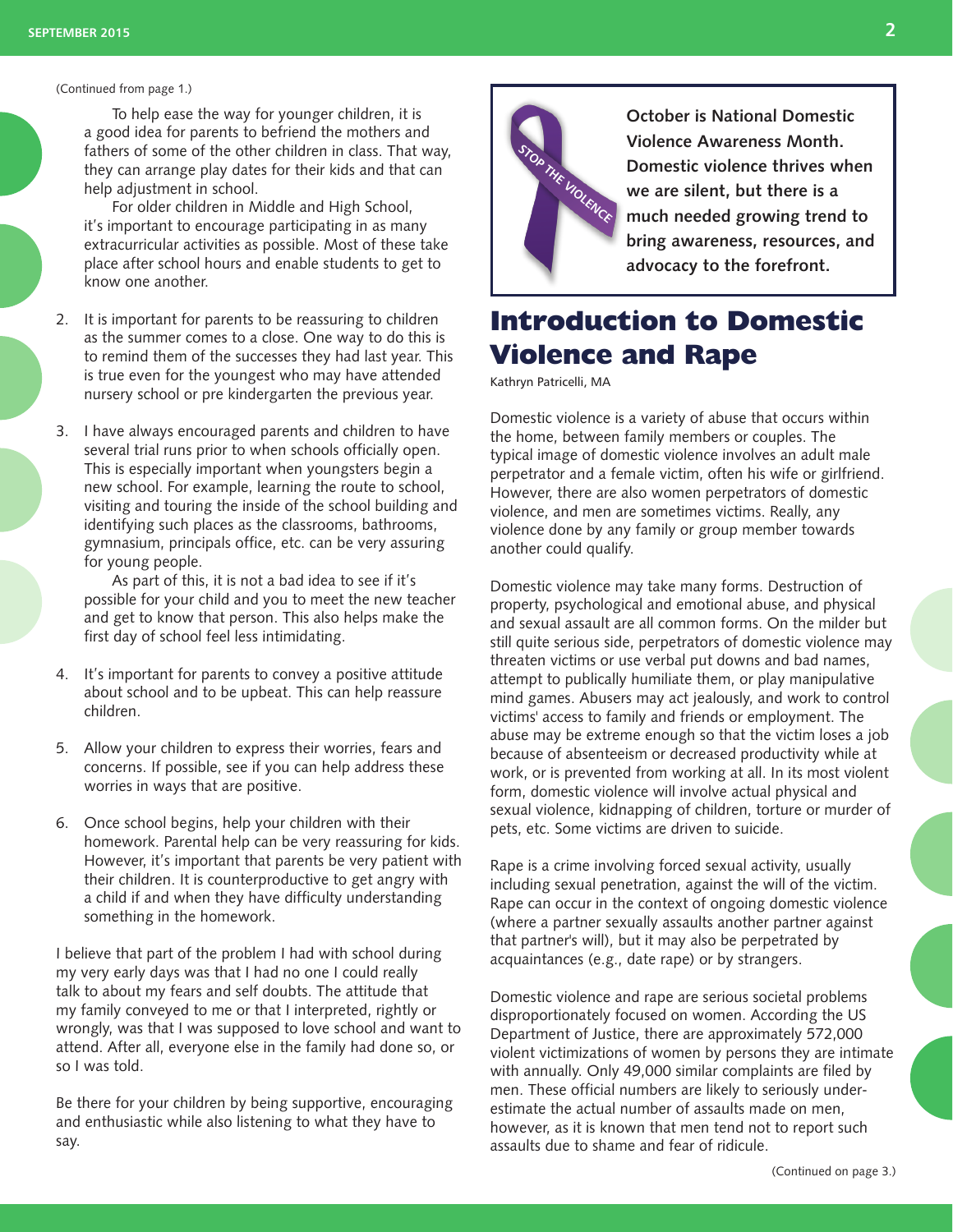## **Consequences of Domestic Violence and Rape**

In addition to the financial and social adjustment difficulties that are often associated with removing one's self from an ongoing abuse situation, survivors of domestic violence or rape can develop emotional and psychological concerns that last well after the physical injuries have healed. Memories of victimization may be overwhelming, and return again and again, unbidden, to torture the victim long after actual victimization has passed. Victimization removes any illusion of safety that victims might have previously enjoyed. Self esteem and self-worth may have been damaged as well. Physical assaults may also have resulted in disfigurement or lingering chronic pain.

Being a victim of violence in and of itself is not sufficient in itself to cause a person to develop a psychological or emotional disorder. However, being victimized often leaves people more vulnerable to developing psychological disorders such as post traumatic stress disorder, depression, and other anxiety disorders than they were before having been victimized. This is particularly so if the violence occurred while the victim was a child, or still forming his or her personality in significant ways. Each individual will react differently, even to highly similar victimization events. Some but not all, victims of domestic violence will develop disorders while others will emerge relatively unscathed.

Just as there is not any definitive disorder that a victim of domestic violence or rape will develop, there is also not any definitive way that victims should respond to having been hurt. Most all means of grieving and coping with having been victimized are okay, except for ways that might result in self-harm or harm towards other.

> In reality, **no one** deserves to be beaten, assaulted or otherwise intimidated. **Nobody** deserves to be emotionally, or spiritually abused as a child or as an adult.

## **Help is Available**

Literally millions of people have been victims of domestic violence and/or rape. Many of them have gone to some lengths to try to help others recover from such victimization. Information and help are available to assist you in getting out of abusive situations or dealing with the aftermath of violence. Effective psychotherapy treatments exist that can assist you in dealing with any emotional or psychological symptoms you may have as a result of having been abused or assaulted. There are also numerous resources available for those who wish to assist someone else who has been a victim of violence.

No matter what type of violence you may have experienced (or are experiencing) or variety of emotional difficulty you may have incurred from such trauma, it is important that you not blame yourself for having been victimized. Thoughts like, "He hits me because I am stupid and clumsy... I deserve it." or "I shouldn't have been walking out late at night alone; I deserved what I got", occur commonly as victims try to make sense out of why they are singled out for punishment. Perpetrators are likely to feed such mistaken thinking by actually suggesting that abuse is deserved. Such thoughts are mistaken and not based in reality. In reality, **no one** deserves to be beaten, assaulted or otherwise intimidated. **Nobody** deserves to be physically, sexually, emotionally, or spiritually abused as a child or as an adult. Abusive people are unable or unwilling to effectively control or cope with their own impulses and to respect human dignity and rights. Their failure to do so reflects their own (emotional, ethical/ moral, spiritual, etc.) defects. By acting out their impulses they transfer their own problem on to you and people you love. If you have been a victim of violence or rape, you are not to blame.

Domestic violence and rape are no longer taboo topics that cannot be talked about in polite society. It is okay to talk about having been raped or assaulted, if you want to do that and to seek resources and help. Further, more is known today about how to recover from the effects of such assaults, and how to help insure that such assaults will be less likely to occur again than ever before. DAIS (Domestic Abuse Intervention Services) has developed the information, experience, and resources to act as a guide to help everyone better understand domestic abuse and to provide ways to discover more information with ways to intervene, plan, heal, advocate, and educate.

For more information, check out these resources:

- **[Domestic Abuse Intervention Services \(DAIS\)](http://abuseintervention.org)**
- **[National Network to End Domestic Violence \(NNEDV\)](http://nnedv.org)**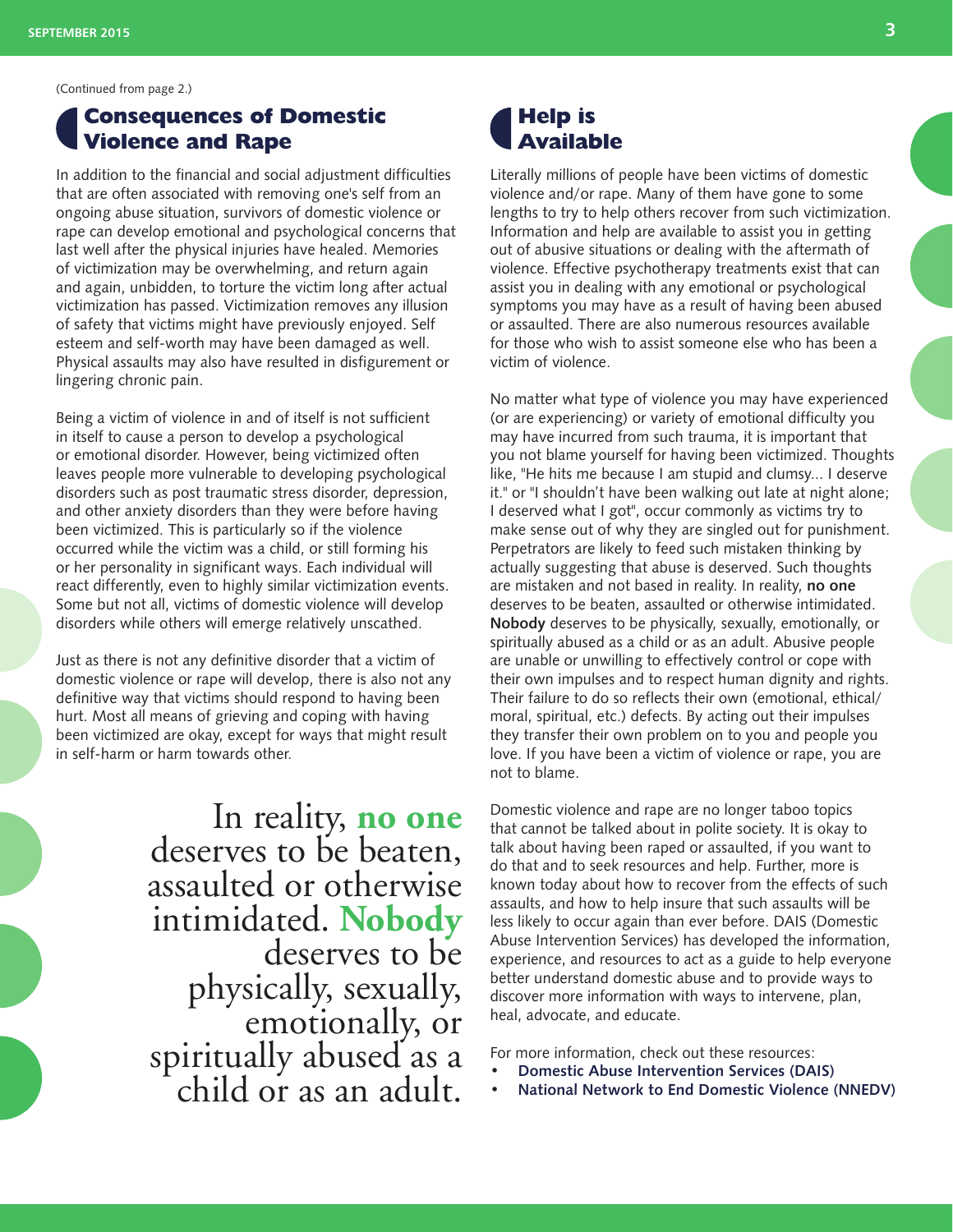# **Top 10 Mental Health Apps**

By Sandra Kiume

With so many apps on the market, it's hard to know which are useful. Many are designed by software developers instead of psychologists, without scientific testing. They range from beneficial, to harmless but useless, to bordering on fraudulent.

The apps selected for this list make no hucksterish claims and are based on established treatments. [Progressive Muscle Relaxation,](http://blogs.psychcentral.com/channeln/2010/10/progressive-muscle-relaxation-soothes-stress/) for example, has been used for a century and is likely just as effective in this new medium. Knowledge from Cognitive Behavioral Therapy and Dialectical Behavior Therapy enrich two apps on this list. Others mix solid information with ingenuity.

#### **1. BellyBio**

Free app that teaches a deep breathing technique useful in fighting anxiety and stress. A simple interface uses biofeedback to monitor your breathing. Sounds cascade with the movements of your belly, in rhythms reminiscent of waves on a beach. Charts also let you know how you're doing. A great tool when you need to slow down and **[breathe.](http://psychcentral.com/blog/archives/2007/02/19/breathe/)**

#### **2. Operation Reach Out**

Literally a lifesaving app, this free intervention tool helps people who are having suicidal thoughts to reassess their thinking and get help. Recommended by followers of **[@unsuicide,](https://twitter.com/unsuicide)** who report that this app has helped in suicidal crises. Developed by the military, but useful to all. Worth a download even if you're not suicidal. You never know if you might need it.

#### **3. eCBT Calm**

Provides a set of tools to help you evaluate personal stress and anxiety, challenge distorted thoughts, and learn relaxation skills that have been scientifically validated in research on Cognitive Behavioral Therapy (CBT). Lots of background and useful information along with step-by-step guides.

#### **4. Deep Sleep with Andrew Johnson**

Getting enough sleep is one of the foundations of mental health. A personal favorite I listen to all the time, this straightforward app features a warm, gentle voice guiding listeners through a Progressive Muscle Relaxation (PMR) session and into sleep. Features long or short induction options, and an alarm.

#### **5. WhatsMyM3**

A three minute depression and anxiety screen. Validated questionnaires assess symptoms of depression, anxiety, **[bipolar disorder,](http://psychcentral.com/disorders/bipolar/)** and PTSD, and combine into a score that indicates whether or not your life is impacted significantly by a mood disorder, recommending a course of action. The app keeps a history of test results, to help you track your progress.

#### **6. DBT Diary Card and Skills Coach**

Based on Dialectical Behavior Therapy (DBT) developed by psychologist **[Marsha Linehan,](http://blogs.psychcentral.com/channeln/2011/02/dialectic-behavioural-therapy-for-suicidality/)** this app is a rich resource of self-help skills, reminders of the therapy principles, and coaching tools for coping. Created by a therapist with years of experience in the practice, this app is not intended to replace a professional but helps people reinforce their treatment.

#### **7. Optimism**

Track your moods, keep a journal, and chart your recovery progress with this comprehensive tool for depression, bipolar disorder, and anxiety disorders. One of the most popular mood tracking apps available, with plenty of features. Free.

#### **8. iSleepEasy**

A calm female voice helps you quell anxieties and take the time to relax and sleep, in an array of guided meditations. Separately controlled voice and music tracks, flexible lengths, and an alarm. Includes a special wee hours rescue track, and tips for falling asleep. Developed by **[Meditation Oasis,](http://www.meditationoasis.com/)** who offer an great line of relaxation apps.

#### **9. Magic Window – Living Pictures**

Not technically a mental health app, it makes no miraculous claims about curbing anxiety. However, there is **[independent research](http://dirt.asla.org/2011/09/08/research-shows-nature-helps-with-stress/)** indicating that taking breaks and getting exposure to nature, even in videos, can reduce stress. This app offers an assortment of peaceful, ambient nature scenes from beautiful spots around the world.

#### **10. Relax Melodies**

A popular free relaxation sound and music app. Mix and match nature sounds with new age music; it's lovely to listen to birds in the rain while a piano softly plays.

**Don't forget to download the free PsychCentral app to keep up with the latest mental health information.**

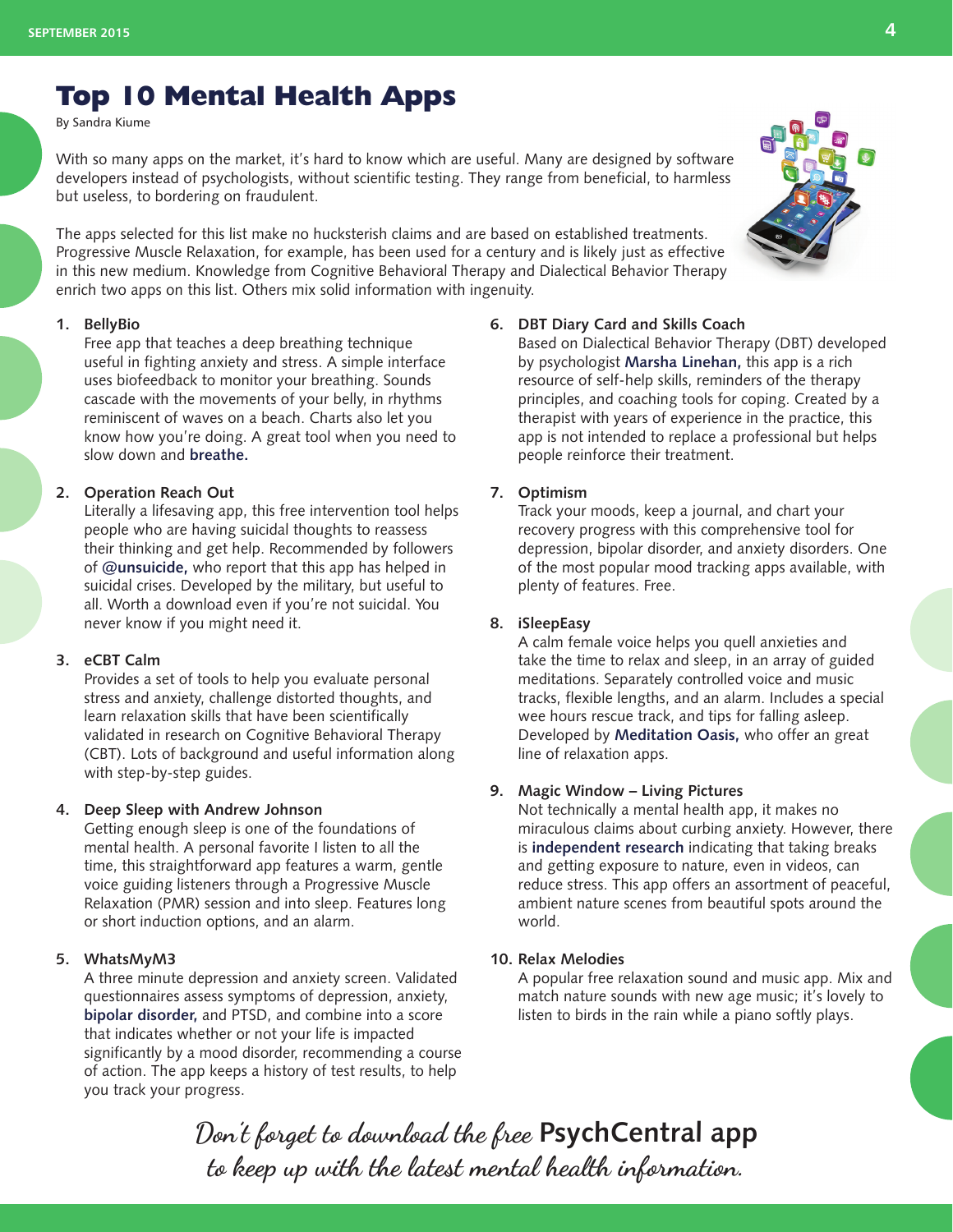# **Methods of Stress Reduction**

Harry Mills, Ph.D., Natalie Reiss, Ph.D. and Mark Dombeck, Ph.D.

Stress reduction methods can be thought of as serving two functions. There are restorative techniques for reducing the unpleasant and unhealthy emotional effects of stressful events that have already occurred, and there are preventative techniques that can help you avoid succumbing to stress in the first place (or at least buffer against and reduce the impact of upcoming inevitably stressful events).



There isn't any neat and orderly way to divide the various techniques we describe here into unique categories. While some techniques are primarily useful for their restorative function, and some for their preventative function, many may serve both functions at the same time. For instance, the diaphragmatic breathing technique described below could be used to deal with anxiety feelings that have already occurred, or it could be used to prepare for a stressful event (e.g., a speech, sporting event, meeting with your boss, etc.). Overall, the best, most comprehensive stress reduction plans consist of techniques that offer a mixture of preventive and restorative benefits.

This article of stress coping strategies focuses on methods primarily suited for decreasing the effects of existing stress symptoms. Here, the idea is to refine your ability to calm yourself down from an aroused state that the sympathetic nervous system has created.

## **Restorative Strategies for Reducing Stress**

In the following sections of this document, we review various techniques and practices that are useful for recovering from the negative effects of stress. We have organized our presentation of these techniques based on the basic modalities different strategies share: breath-related techniques, kinetic or movement-oriented techniques, haptic or touch-oriented techniques, useful medications, psychological interventions, and environmental awareness strategies. Our categorization is imperfect, and many strategies defy such simple placement. Nevertheless, organizing the strategies in this manner hopefully makes choosing one from among the group a much simpler prospect.

## **Stress Relief via Breathing Strategies**

The body's primary natural method of stress response reduction is to engage the parasympathetic nervous system to counteract the tension producing action of the sympathetic nervous system. There is perhaps no more direct route to parasympathetic nervous system activation than through the breath. Conscious deep rhythmic breathing has a calming effect on the body, and tends to help the heart rate to slow down, the mind to quiet and attention to turn inward towards the sensation of inhalation and exhalation.

# **Benson's Relaxation Response**

In his landmark study of the arousal and calming mechanisms of the body, Harvard cardiologist Dr. Herbert Benson discovered that the automatically triggered parasympathetic nervous system response (which he referred to as the "relaxation response") that normally ends a stress episode can be triggered in a conscious and intentional fashion through the use of a variety of stress reduction techniques. Among the various techniques Benson recommended to engage the relaxation response is this simple breath-oriented technique which can be practiced most anywhere:

- Pick a focus word or phrase. (Benson suggests the words "one" or "calm", but any word you find restful will work well.)
- Sit quietly in a comfortable position.
- Close your eyes.
- Relax your muscles.
- Breathe slowly and naturally, repeating your focus word or phrase as you exhale.

Continue this simple practice for ten to twenty minutes. Do not worry about how well you are doing. Try to concentrate on your breathing and your focus word. If other thoughts come to mind, gently direct your mind back towards your breathing.

(Continued on page 6.)